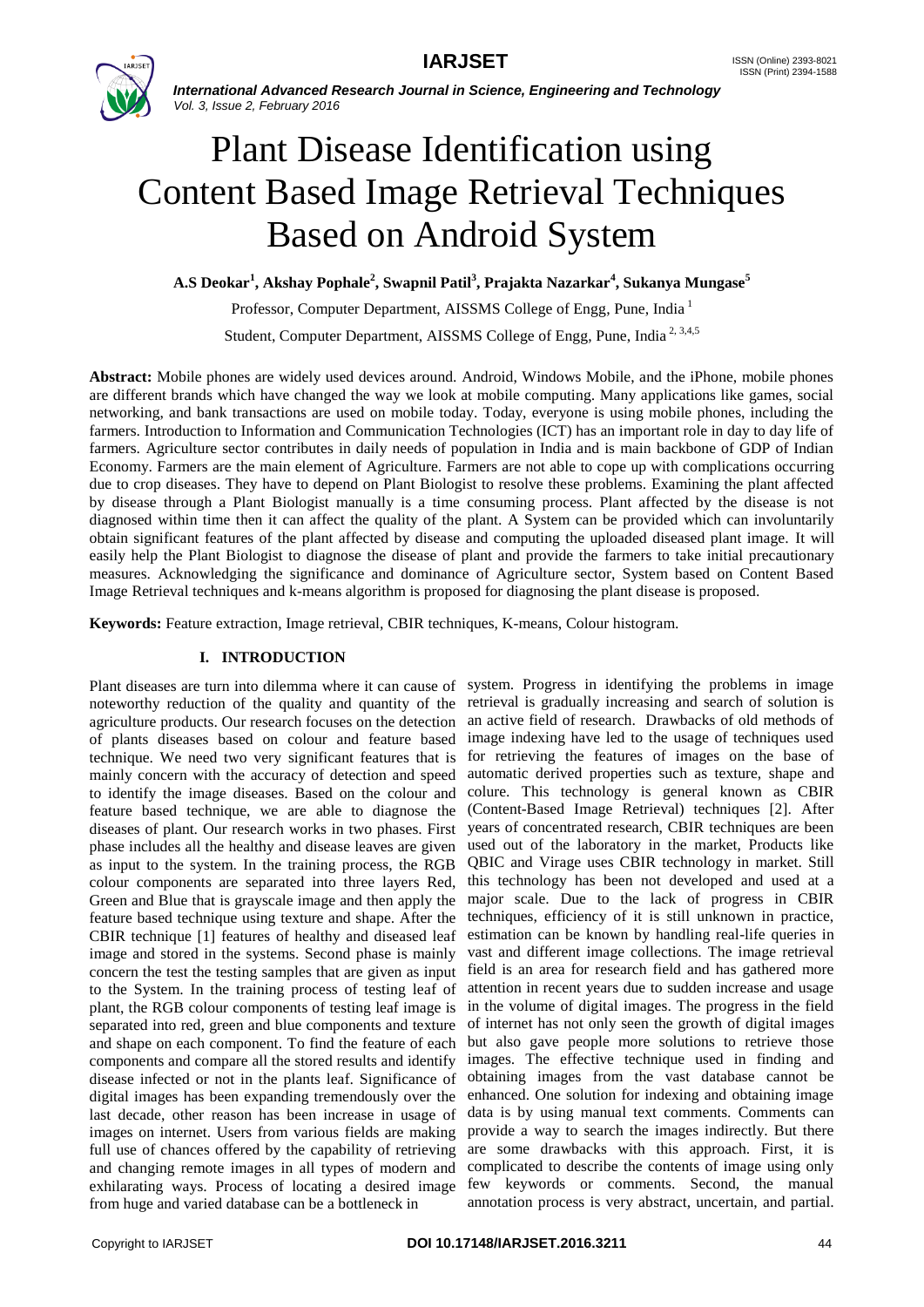

*International Advanced Research Journal in Science, Engineering and Technology Vol. 3, Issue 2, February 2016*

Due to this problem the need for automatic techniques like is calculated, user can specify the proportion of colours on CBIR (Content Based Image Retrieval) has been input image at search time. Images whose colour increased. The CBIR system mainly uses low-level histogram matches closely with query image are features such as colour, texture, shape, edge, for image indexing and obtaining the information on it. The Histogram intersection matching technique which is now advantage of low level features that they can be processed automatically.

### **II. RELATED WORK**

CBIR has some problems of similar comparison of images. Applications of image retrieval are mainly based on shape and colour features. Many CBIR Methods are proposed in last few years. Methods like to use pixels of an image to find out local texture and to find the proportion of major colour in the image fuzzy index is used. Textual co-occurrence matrix is used for texture information of the image. They also used the relevance and performance cost. Many schemes and techniques of relevance feedback exist with many assumptions and operating criteria. There are less chances to compare the relevance feedback algorithm quantitatively. Clustering algorithm like k-means [3] is used for classification of features obtain from histogram method. Histogram method provides features like colour, texture and shape for Content Based Image Retrieval (CBIR) methods. Global histograms are used for image retrieval because they are insensitive for small changes and can be advantage for CBIR methods. Colour feature plays a potential factor for comparison of colour in images, otherwise it would be waste of time and problem would become difficult. First method is to quantize the distribution of colours and represent them in colour histogram. Colour histogram provides an easy way for colour distribution and used in different classes for matching.

### **III.CONTENT BASED IMAGE RETRIEVAL (CBIR) TECHNIQUES**

CBIR techniques works in a different way from the traditional text base system. Images stored in a cluster are extracted and then features of those images are used for comparison. Features of the images are automatically extracted [4]. CBIR System mainly use colour, shape and texture as their basic features so they operate on level one which is at low level. Traditional system takes query from user by taking input as image while some systems offer extra options to the user such as palette or sketch input. Next step system compares the query image with stored image and whose feature values matches closely, those images are shown to the user. Main retrieval types for image retrieval are explained below.

# A. Colour Retrieval

Methods for obtaining information from the image on clustering such as CBIR Techniques, Image annotations basis of colour have been explained in various ways. But, most of the methods are variations of the basic idea of colour retrieval [5]. When an image is used for comparison, it is first processed and colour histogram is agglomerative way where each data points in its cluster, derived from the image, it shows the proportion of colours most similar cluster pairs are merged to form a cluster in each pixel of the image. Colour histogram [6] derived hierarchy or in divisive way which is top-down approach

considered. Swain and Ballard were the first to developed commonly used. Development in matching techniques has provided to use CBIR techniques in more complex system. Improved technique of Swan and Ballard are currently used which includes cumulative colour histograms, region based colour querying. Results of this techniques are improved then the previous one.

### B. Texture Retrieval

Image comparison can be done on the basis of texture also, though it may not be seem to be useful. Texture equality can be used for differentiation between colours and area of images. Texture similarity is done by calculating values from query and image stored in database. Parameter of adaptive brightness from the pair of pixel of two images is considered for comparison. Values are calculated on the basis of scale, degree of contrast, directionality, periodicity for texture analysis. Gabor filter and fractals is another method for texture analysis of image. Texture comparison is done by submitting query image or by selecting texture from palette. System then considers those image whose texture measures match closely with query image.

### C. Shape Retrieval

Third technique is to obtain the information on the image using shape retrieval .Basic requirement to retrieve the property of image is by their shape which is at the basic level of shape retrieval technique. Contrary to texture, shape is a quite well-defined approach. There are remarkable proof of many objects in nature is mainly identified by their shape. Many characteristics of an object's shape (independent of size) are processed for every image stored in the database. The Queries are answered by processing the equivalent features for the query image and obtaining those images whose features nearly match with query image. Two important types of shape feature are usually used like global features as aspect ratio, circularity and moment invariants and local features as sets of successive boundary segments.

# **IV.K-MEANS CLUSTERING ALGORITHM**

from image is stored in database. When colour histogram where starting all the data points in a cluster are The definition of clustering is to divide or partition the input data points into clusters such that data points within the same group have similar properties with each other, while the data points in different groups have different properties. Different clustering methods are been used for image clustering to classify, show and scan images and to enhance the performances of applications related to etc. Clustering algorithms can be typically partitioned into two methods: hierarchical and partitional. Hierarchical clustering algorithms repeatedly find clusters in